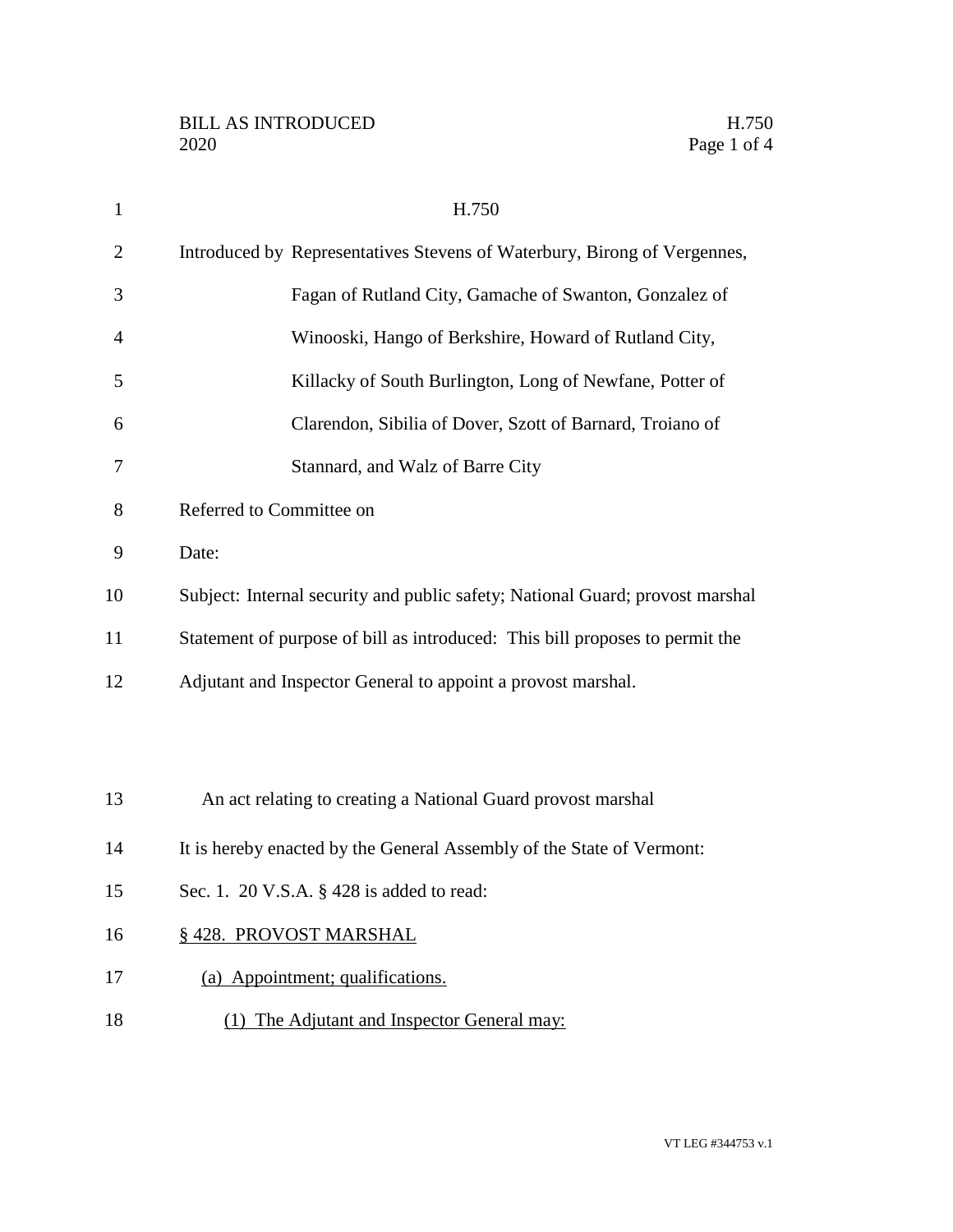| $\mathbf{1}$   | (A) appoint to serve as provost marshal an officer who holds the rank                |
|----------------|--------------------------------------------------------------------------------------|
| $\overline{2}$ | of major (O-4) or below and is certified as a Level III law enforcement officer      |
| 3              | by the Vermont Criminal Justice Training Council; and                                |
| 4              | (B) appoint to serve as assistant provost marshal a noncommissioned                  |
| 5              | officer who holds the rank of first sergeant (E-8) or below and is certified as a    |
| 6              | Level III law enforcement officer by the Vermont Criminal Justice Training           |
| 7              | Council.                                                                             |
| 8              | (2) The provost marshal and the assistant provost marshal shall serve at             |
| 9              | the pleasure of the Adjutant and Inspector General.                                  |
| 10             | (b) Duties. The provost marshal shall report directly to the Adjutant and            |
| 11             | Inspector General and shall have the following duties:                               |
| 12             | (1) Serve as the primary liaison between the Vermont National Guard                  |
| 13             | and federal, State, and local law enforcement agencies, including:                   |
| 14             | (A) reporting and documenting criminal activity identified within the                |
| 15             | Guard;                                                                               |
| 16             | (B) providing assistance to federal, State, and local law enforcement;               |
| 17             | (C) overseeing the use of National Guard personnel and resources to                  |
| 18             | assist civil authorities in relation to disasters, special events, and other similar |
| 19             | activities; and                                                                      |
| 20             | (D) coordinating with State's Attorneys and the Attorney General in                  |
| 21             | cases related to members of the Vermont National Guard.                              |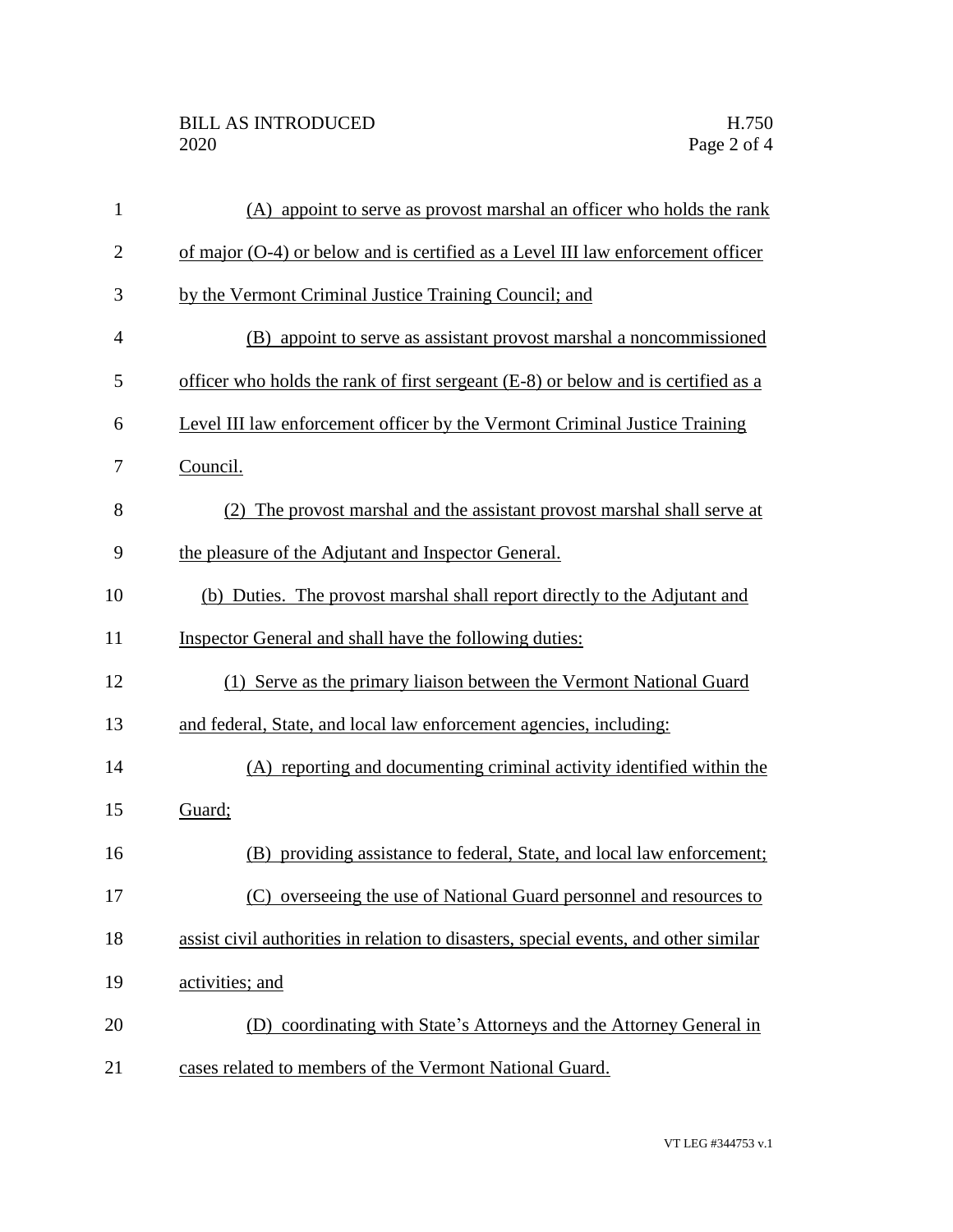| $\mathbf{1}$   | (2) Supervise the Vermont National Guard's utilization of the National          |
|----------------|---------------------------------------------------------------------------------|
| $\overline{2}$ | Crime Information Center and the Vermont Crime Information Center.              |
| 3              | (3) Oversee security-related issues, including:                                 |
| $\overline{4}$ | (A) monitoring local and State threats and anti-terrorism efforts;              |
| 5              | (B) coordinating with relevant agencies in relation to the security of          |
| 6              | high-risk personnel;                                                            |
| 7              | (C) cooperating with the Director of Military Support and other                 |
| 8              | relevant federal agencies in anti-terrorism efforts and critical infrastructure |
| 9              | protection; and                                                                 |
| 10             | (D) providing information to the Director of Military Support in                |
| 11             | relation to addressing criminal threats, handling of sensitive information, and |
| 12             | information sharing with civilian law enforcement agencies.                     |
| 13             | (c) Powers. The provost marshal and the assistant provost marshal shall         |
| 14             | have the same powers and immunities as those conferred on the State Police by   |
| 15             | section 1914 of this title. The powers granted to the provost marshal and the   |
| 16             | assistant provost marshal under this section may be exercised statewide.        |
| 17             | Sec. 2. 20 V.S.A. § 2351a is amended to read:                                   |
| 18             | § 2351a. DEFINITIONS                                                            |
| 19             | As used in this chapter:                                                        |
| 20             | * * *                                                                           |